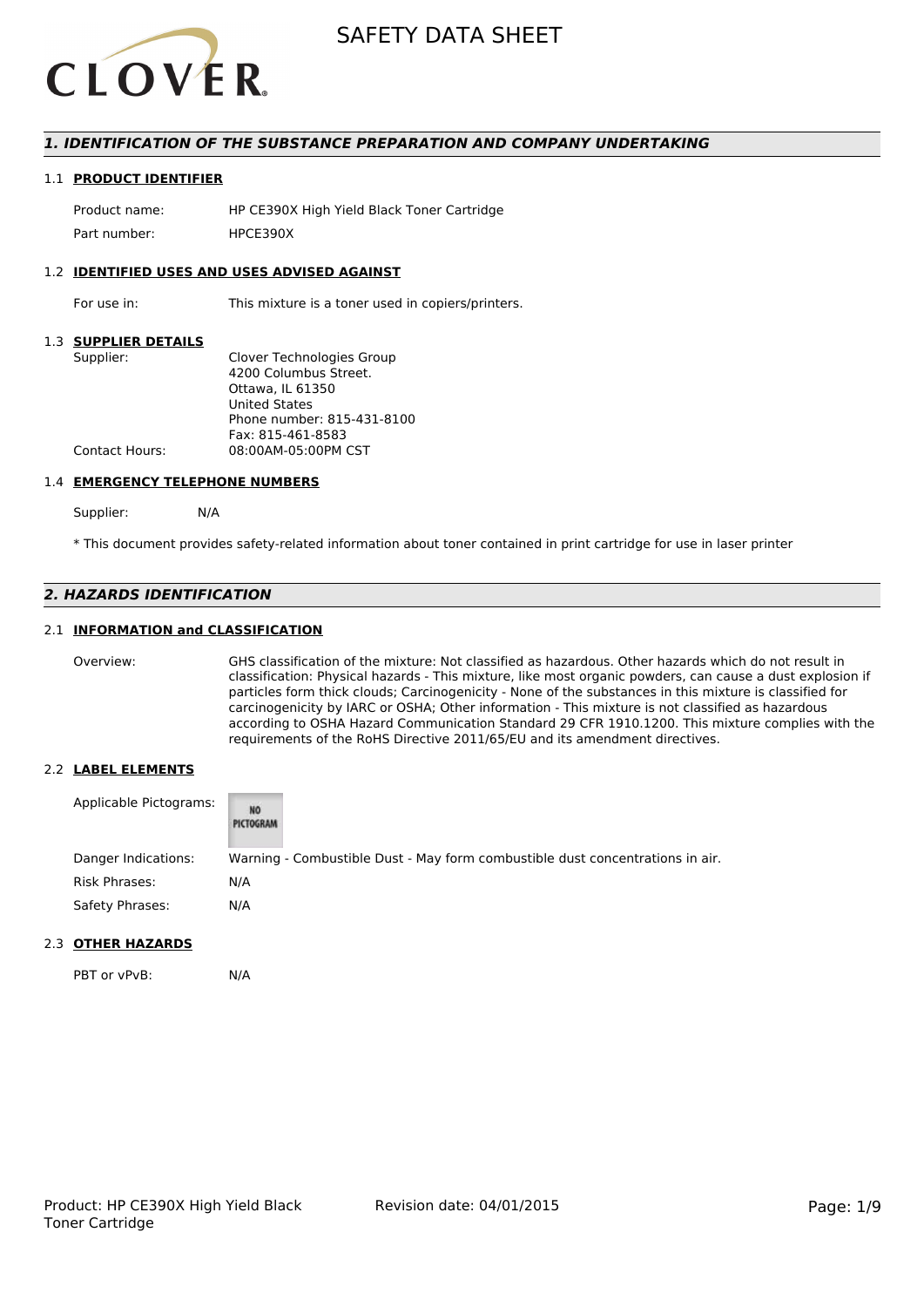

## *3. COMPOSITION / INFORMATION ON INGREDIENTS*

| Ingredients                   | <b>CAS number</b>   | Weight % | <b>OSHA</b><br><b>PEL</b> | <b>ACGIH</b><br><b>TLV</b> | Other                                |
|-------------------------------|---------------------|----------|---------------------------|----------------------------|--------------------------------------|
| Styrene acrylate<br>copolymer | <b>TRADE SECRET</b> | 40-60    |                           |                            | TSCA listed/exempted: Yes            |
| Iron oxide                    | 1317-61-9           | 35-55    |                           |                            | TSCA listed/exempted: Yes            |
| Amorphous silica              | 7631-86-9           | $<$ 5    |                           |                            | TSCA listed/exempted: Yes            |
| Wax                           | <b>TRADE SECRET</b> | $1 - 10$ |                           |                            | TSCA listed/exempted: Yes. Refer     |
|                               |                     |          |                           |                            | to Section 8 for the exposure limits |
|                               |                     |          |                           |                            | and Section 11 for toxicological     |
|                               |                     |          |                           |                            | information.                         |

## The Full Text for all R-Phrases are Displayed in Section 16

## **COMPOSITION COMMENTS**

The Data Shown is in accordance with the latest Directives.

This section provides composition information for the toner powder contained in specially designed container inside of the print cartridge.

## *4. FIRST-AID MEASURES*

### 4.1 **FIRST AID MEASURES**

## 4.1.1 **FIRST AID INSTRUCTIONS BY RELEVANT ROUTES OF EXPOSURE**

| Inhalation:   | Provide fresh air immediately. If symptoms occur, seek medical advice.                                                                                |
|---------------|-------------------------------------------------------------------------------------------------------------------------------------------------------|
| Eye contact:  | Do not rub eyes. Immediately rinse with plenty of clean running water until particles are washed<br>out. If irritation persists, seek medical advice. |
| Skin contact: | Wash out particles with plenty of water and soap. If irritation develops, seek medical advice.                                                        |
| Ingestion:    | Clean mouth out with water. Drink several glasses of water. If sickness develops, seek medical<br>advice.                                             |

#### 4.1.2 **ADDITIONAL FIRST AID INFORMATION**

| Additional first aid information:     | N/A                                                                                                                                                                        |
|---------------------------------------|----------------------------------------------------------------------------------------------------------------------------------------------------------------------------|
| Immediate Medical Attention Required: | Immediate medical attention may be required in the unlikely event of extreme<br>inhalation, eye contact or unusual reaction due to physical idiosyncrasy of the<br>person. |

#### 4.2 **SYMPTOMS AND EFFECTS**

Delayed Symptoms from Exposure:

Acute Symptoms from Exposure: Eye contact: Irritation may occur by mechanical abrasion. Skin contact: Minimal skin irritation may occur. Inhalation: Slight irritation of respiratory tract may occur with exposure to large amount of toner dust. Ingestion: Ingestion is an unlikely route of entry under normal conditions of use.<br>N/A

## 4.3 **IMMEDIATE SPECIAL TREATMENT OR EQUIPMENT REQUIRED**

N/A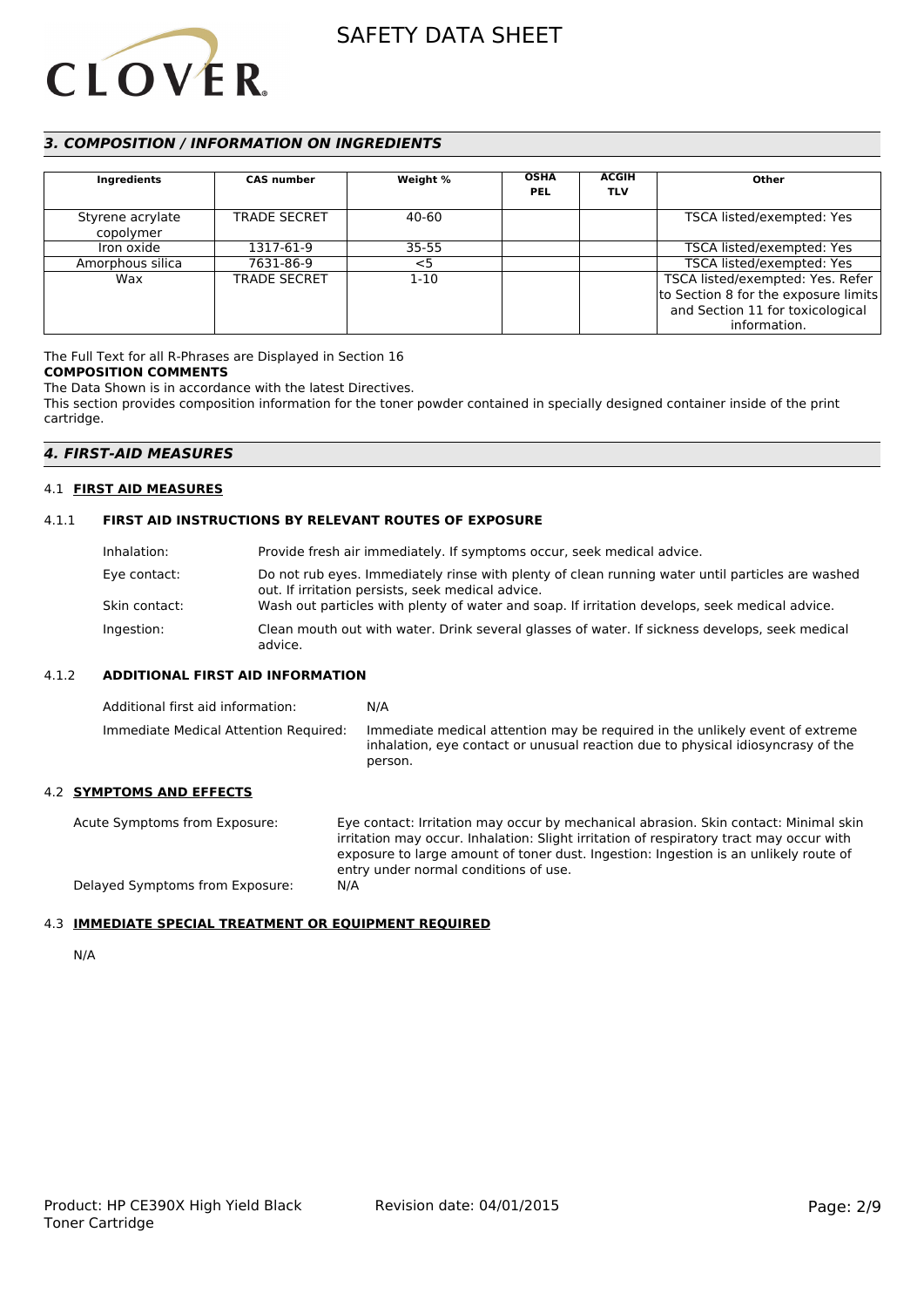

## *5. FIRE-FIGHTING MEASURES*

#### 5.1 **EXTINGUISHING MEDIA**

| Recommended Extinguishing Media:    | Water, foam, dry chemical. |
|-------------------------------------|----------------------------|
| Extinguishing Media Not to be Used: | None known.                |

#### 5.2 **SPECIAL HAZARD**

Unusual Fire/Explosion Hazards: Toner, like most organic powders, is capable of creating a dust explosion when particles form thick clouds. Carbon monoxide and carbon dioxide are hazardous resulting gases.

Extinguishing Media Not to be Used: N/A

#### 5.3 **ADVICE FOR FIRE FIGHTERS**

Avoid inhalation of smoke. Wear protective cloting an wear self-contained breathing apparatus

### *6. ACCIDENTAL RELEASE MEASURES*

#### 6.1 **PERSONAL PRECAUTIONS, PROTECTIVE EQUIPMENT AND EMERGENCY PROCEDURES**

#### 6.1.1 **PRECAUTIONS FOR NON-EMERGENCY PERSONNEL**

Avoid dust formation. Do not breathe dust.

#### 6.1.2 **ADDITIONAL FIRST AID INFORMATION**

N/A

#### 6.1.3 **PERSONAL PROTECTION**

Wear personal protective equipment as described in Section 8.

#### 6.2 **ENVIRONMENTAL PRECAUTIONS**

Regulatory Information: Keep product out of sewers and watercourses.

#### 6.3 **METHODS AND MATERIAL FOR CONTAINMENT AND CLEANUP**

Spill or Leak Cleanup Procedures: Eliminate sources of ignition and flammables. Shelter the released material (powder) from wind to avoid dust formation and scattering. Vacuum or sweep the material into a sealed container. If a vacuum cleaner is used, it must be dust explosion-proof. Dispose of the material in accordance with Federal/state/local requirements.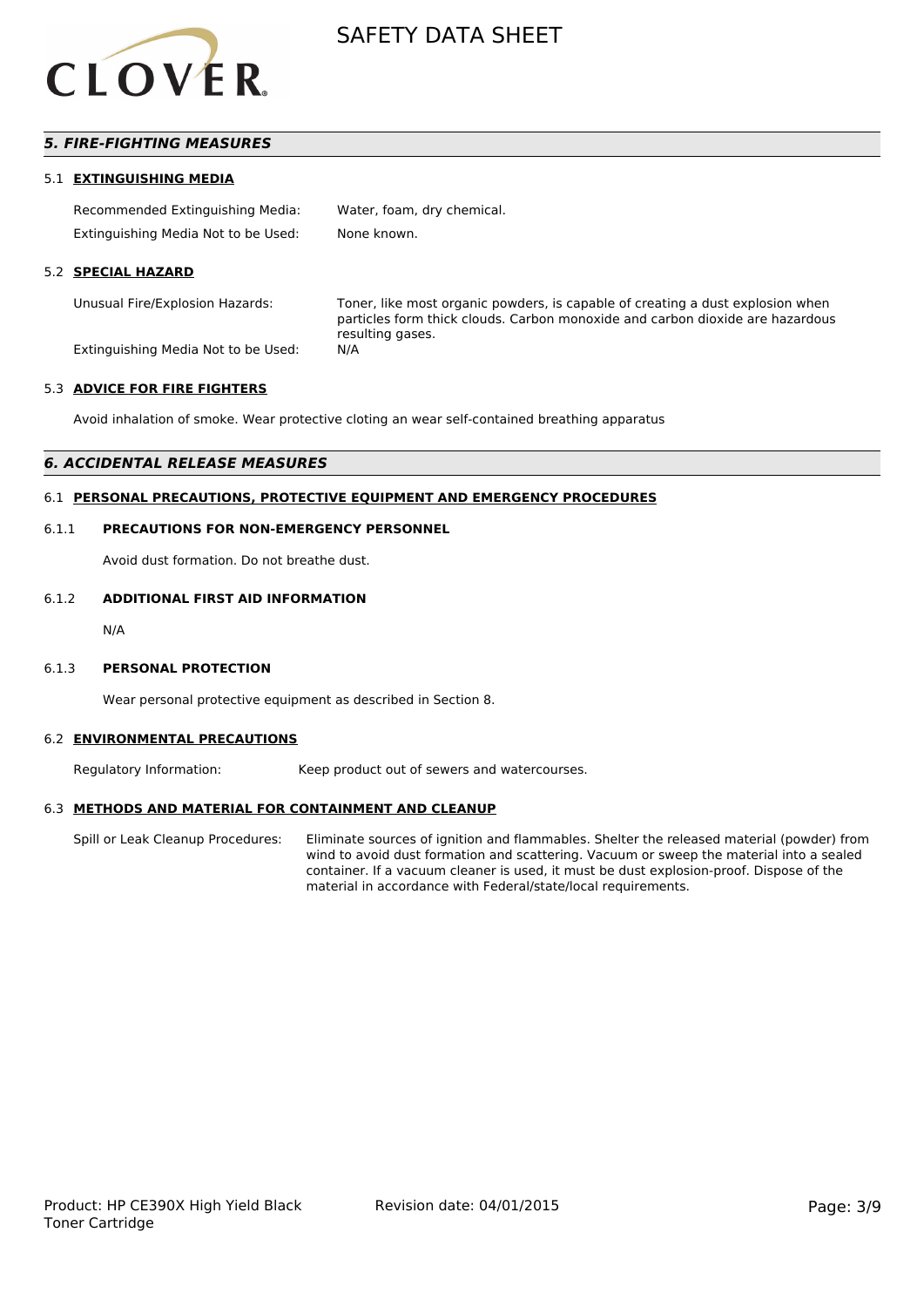

### *7. HANDLING AND STORAGE*

#### 7.1 **PRECAUTIONS FOR SAFE HANDLING**

Recommendations for Handling: No special precautions when used as intended. Keep containers closed, avoid creating dust. Keep away from ignition sources. Advice on General Hygiene: Never eat, drink or smoke in work areas. Practice good personal hygiene after using this material, especially before eating, drinking, smoking, using the restroom, or applying cosmetics.

#### 7.2 **CONDITIONS FOR SAFE STORAGE**

Avoid high temperatures, >100°F/32°C

#### 7.3 **SPECIFIC END USES**

Printing devices

#### *8. EXPOSURE CONTROLS/PERSONAL PROTECTION*

#### 8.1 **CONTROL PARAMETERS**

The best protection is to enclose operations and/or provide local exhaust ventilation at the site of chemical release in order to maintain airborne concentrations of the product below OSHA PELs (See Section 2). Local exhaust ventilation is preferred because it prevents contaminant dispersion into the work area by controlling it at its source.

#### 8.2 **EXPOSURE CONTROLS**

#### **Respiratory protection:**

IMPROPER USE OF RESPIRATORS IS DANGEROUS. Seek professional advice prior to respirator selection and use. Follow OSHA respirator regulations (29 CFR 1910.134 and 1910.137) and, if necessary, wear a NIOSH approved respirator. Select respirator based on its suitability to provide adequate worker protection for given work conditions, levels of airborne contamination, and sufficient levels of oxygen.

#### **Eye/Face Protection:**

Contact lenses are not eye protective devices. Appropriate eye protection must be worn instead of, or in conjunction with contact lenses.

#### **Hand/Skin Protection:**

For emergency or non-routine operations (cleaning spills, reactor vessels, or storage tanks), wear an SCBA. WARNING! Air purifying respirators do not protect worker in oxygen deficient atmospheres.

#### **Additional Protection:**

N/A

#### **Protective Clothing and Equipment:**

Wear chemically protective gloves, boots, aprons, and gauntlets to prevent prolonged or repeated skin contact. Wear splashproof chemical goggles and face shield when working with liquid, unless full face piece respiratory protection is worn.

#### **Safety Stations:**

Make emergency eyewash stations, safety/quick-drench showers, and washing facilities available in work area.

#### **Contaminated Equipment:**

Separate contaminated work clothes from street clothes. Launder before reuse. Remove material from your shoes and clean personal protective equipment. Never take home contaminated clothing.

#### **Comments:**

Never eat, drink or smoke in work areas. Practice good personal hygiene after using this material, especially before eating, drinking, smoking, using the restroom, or applying cosmetics.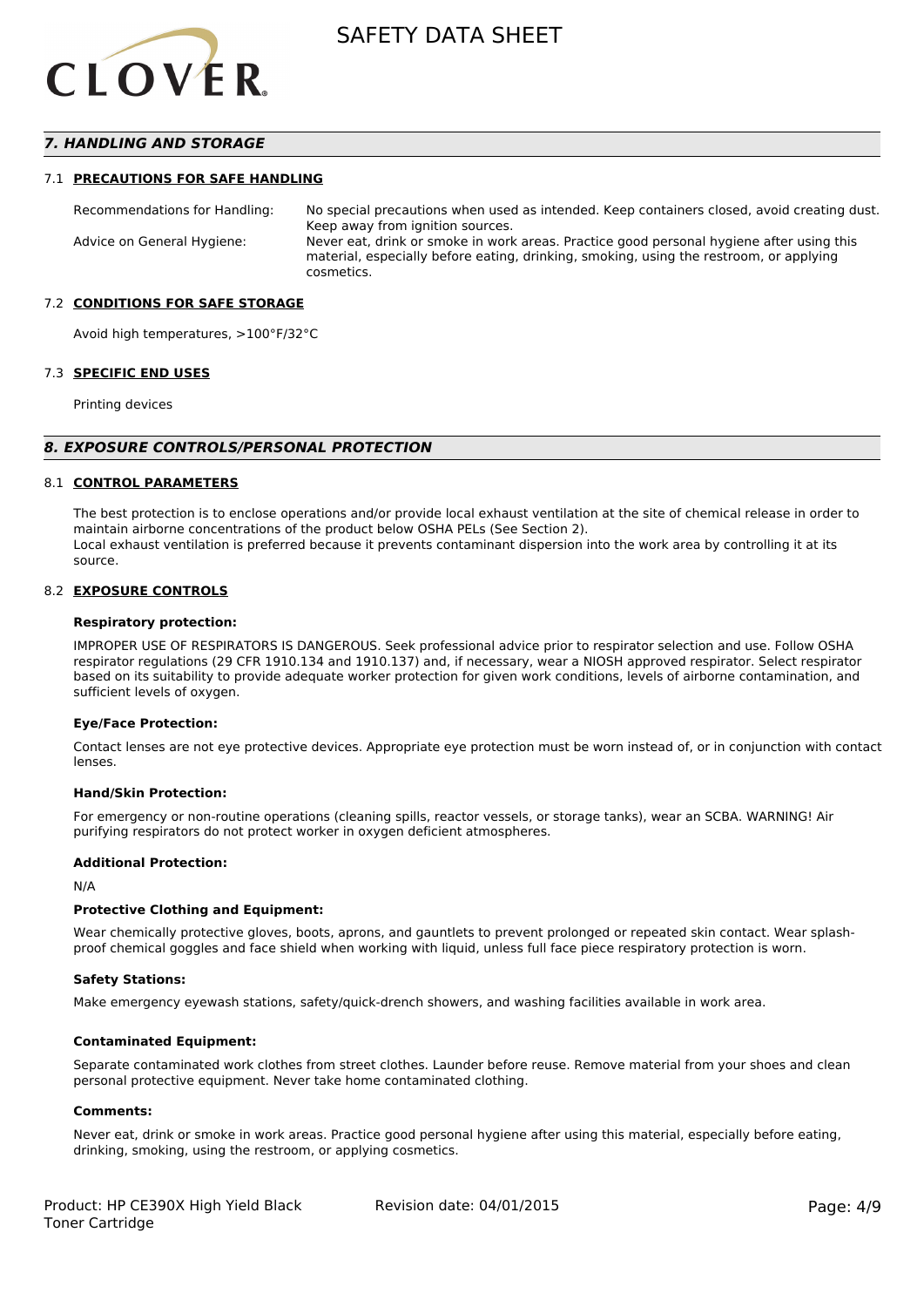

## *9. PHYSICAL AND CHEMICAL PROPERTIES*

## 9.1 **DETAIL INFORMATION**

| Physical state:            | APPEARANCE: Fine black powder. |
|----------------------------|--------------------------------|
| Color:                     | Black                          |
| Odor:                      | None or slight plastic odor    |
| Odor threshold:            | N/A                            |
|                            |                                |
| Boiling point:             | N/A                            |
| Melting point:             | N/A                            |
| Flash point:               | N/A                            |
| <b>Explosion limits:</b>   | N/A                            |
| Relative density:          | $1.5 - 2.5$                    |
| Auto-ignition temperature: | N/A                            |
|                            |                                |

#### 9.2 **OTHER INFORMATION**

FLAMMABILITY: Not flammable by burning rate DOT/UN test N.1 (similar product) SOLUBILITY: Negligible in water. Partially soluble in some organic solvents such as toluene and tetrahydrofuran.

## *10. CHEMICAL STABILITY AND REACTIVITY*

#### 10.1 **Reactivity:**

| <b>Reactivity Hazards:</b><br>Data on Mixture Substances: | None<br>None                                                                                                   |
|-----------------------------------------------------------|----------------------------------------------------------------------------------------------------------------|
| 10.2 Chemical Stability:                                  | The product is stable. Under normal conditions of storage and use, hazardous<br>polymerisation will not occur. |
| 10.3 Hazardous Polymerization:                            | Stable under conditions of normal use.                                                                         |
| 10.4 Conditions to Avoid:                                 | Keep away from heat, flame, sparks and other ignition sources.                                                 |
| 10.5 Incompatible Materials:                              | Strong oxidising materials                                                                                     |
| 10.6 Hazardous Decomposition:                             | Will not occur.                                                                                                |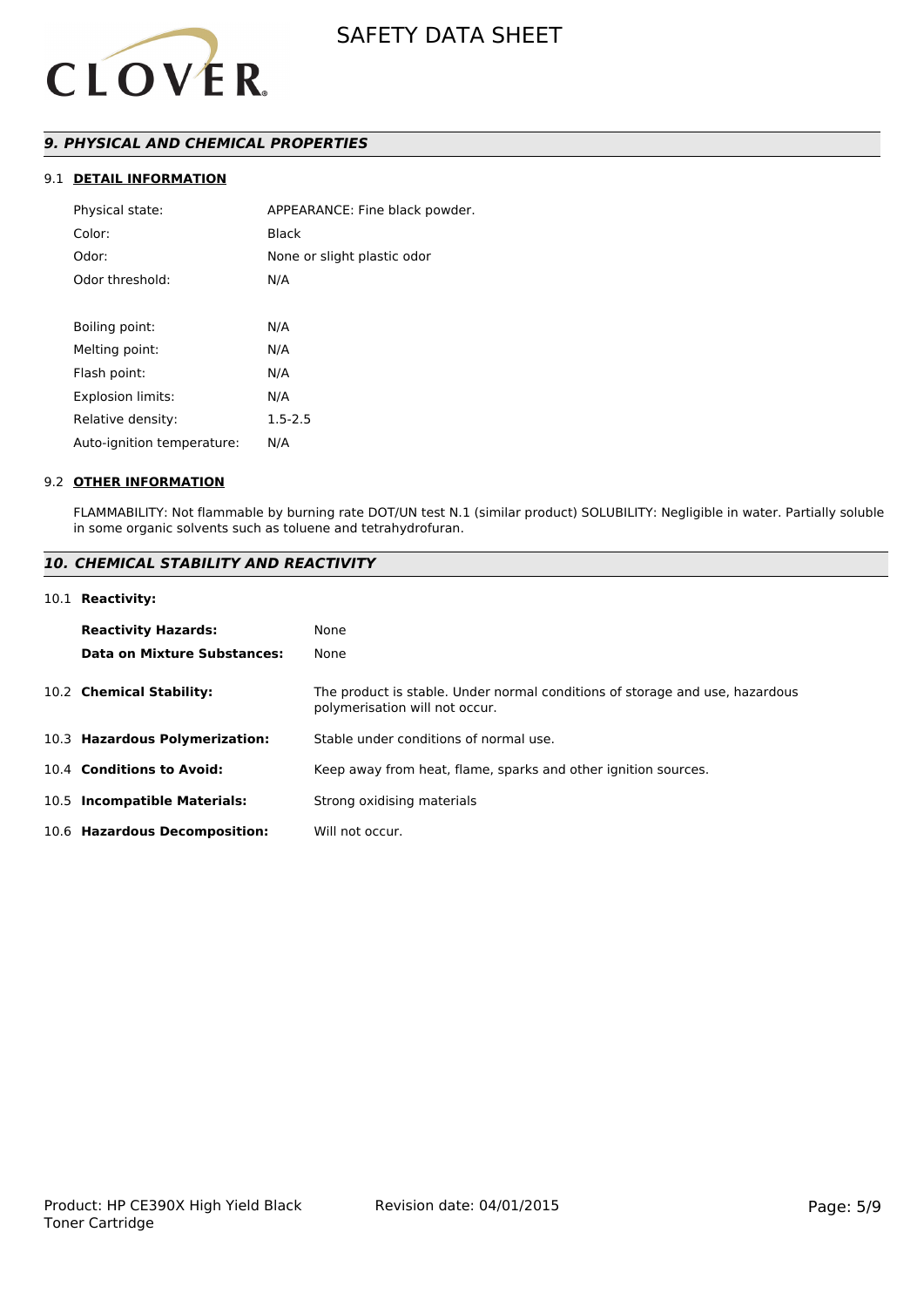

## *11. INFORMATION ON TOXICOLOGICAL EFFECT*

| <b>Mixtures:</b>                                                                                                     | According to our test results of this or similar mixture and the information provided by the<br>suppliers about the substances contained in this mixture, seriously damaging effect is not<br>expected when this mixture is treated in accordance with standard industrial practices and<br>Federal/state/local requirements. Refer to Section 2 for potential health effects and Section 4 for<br>first aid measures.                                                                                                                                                                                                                                                                                                                                                                                                                                                                                                                                                                                                                                                                                                                              |
|----------------------------------------------------------------------------------------------------------------------|-----------------------------------------------------------------------------------------------------------------------------------------------------------------------------------------------------------------------------------------------------------------------------------------------------------------------------------------------------------------------------------------------------------------------------------------------------------------------------------------------------------------------------------------------------------------------------------------------------------------------------------------------------------------------------------------------------------------------------------------------------------------------------------------------------------------------------------------------------------------------------------------------------------------------------------------------------------------------------------------------------------------------------------------------------------------------------------------------------------------------------------------------------|
| <b>Acute Toxicity:</b>                                                                                               | N/A                                                                                                                                                                                                                                                                                                                                                                                                                                                                                                                                                                                                                                                                                                                                                                                                                                                                                                                                                                                                                                                                                                                                                 |
| <b>Skin Corrosion/Irritation:</b>                                                                                    | N/A                                                                                                                                                                                                                                                                                                                                                                                                                                                                                                                                                                                                                                                                                                                                                                                                                                                                                                                                                                                                                                                                                                                                                 |
| <b>Serious Eye Damage:</b>                                                                                           | N/A                                                                                                                                                                                                                                                                                                                                                                                                                                                                                                                                                                                                                                                                                                                                                                                                                                                                                                                                                                                                                                                                                                                                                 |
| Inhalation:                                                                                                          | N/A                                                                                                                                                                                                                                                                                                                                                                                                                                                                                                                                                                                                                                                                                                                                                                                                                                                                                                                                                                                                                                                                                                                                                 |
| <b>Sensitization:</b>                                                                                                | Respiratory: No test data available. None of the substances in this mixture is classified as a                                                                                                                                                                                                                                                                                                                                                                                                                                                                                                                                                                                                                                                                                                                                                                                                                                                                                                                                                                                                                                                      |
|                                                                                                                      | respiratory sensitizer.                                                                                                                                                                                                                                                                                                                                                                                                                                                                                                                                                                                                                                                                                                                                                                                                                                                                                                                                                                                                                                                                                                                             |
|                                                                                                                      |                                                                                                                                                                                                                                                                                                                                                                                                                                                                                                                                                                                                                                                                                                                                                                                                                                                                                                                                                                                                                                                                                                                                                     |
| <b>Mutagenicity:</b>                                                                                                 | Ames test (Salmonella typhimurium, Escherichia coli) negative. (a similar product)                                                                                                                                                                                                                                                                                                                                                                                                                                                                                                                                                                                                                                                                                                                                                                                                                                                                                                                                                                                                                                                                  |
| <b>Carcinogenicity:</b>                                                                                              | N/A                                                                                                                                                                                                                                                                                                                                                                                                                                                                                                                                                                                                                                                                                                                                                                                                                                                                                                                                                                                                                                                                                                                                                 |
| <b>Reproductive Toxicity:</b>                                                                                        | No test data available. None of the substances in this mixture is classified for reproductive toxicity.                                                                                                                                                                                                                                                                                                                                                                                                                                                                                                                                                                                                                                                                                                                                                                                                                                                                                                                                                                                                                                             |
| <b>STOT - Single Exposure:</b>                                                                                       | N/A                                                                                                                                                                                                                                                                                                                                                                                                                                                                                                                                                                                                                                                                                                                                                                                                                                                                                                                                                                                                                                                                                                                                                 |
| <b>STOT - Multiple Exposure:</b><br>Ingestion:<br><b>Hazard Class Information:</b><br><b>Mixture on Market Data:</b> | No test data available. Inhalation test of a toner for two years showed no significant<br>carcinogenicity. (Reference 1 - Test Data) In rats chronic exposure to toner concentrations 4<br>mg/m3 and over lead to an accumulation of particles in the lung as well as to persistent<br>inflammatory processes and slight to moderate fibrotic changes in the lungs of rats. In hamsters<br>these effects were only observed at significantly higher concentrations (> 20 mg/m3). The particle<br>accumulation in the lung tissue of the experimental animals is attributed to a damage and<br>overload of the lung clearance mechanisms and is called "lung overloading". This is not an effect<br>specific to toner dust but is generally observed when high concentrations of other, slightly soluble<br>dusts are inhaled. The lowest-observable-effect-level (LOEL) was 4 mg/m3 and the no-observable-<br>effect-level (NOEL) was 1 mg/m3 in rats. The NOEL was greater than 6 mg/m3 in hamsters.<br>(Reference 2 - Test Data) Toner concentration under the normal use of this product is estimated<br>less than 1 mg/m3.<br>N/A<br>N/A<br>N/A |
| Symptoms:                                                                                                            | N/A                                                                                                                                                                                                                                                                                                                                                                                                                                                                                                                                                                                                                                                                                                                                                                                                                                                                                                                                                                                                                                                                                                                                                 |
| Delayed/Immediate Effects: N/A                                                                                       |                                                                                                                                                                                                                                                                                                                                                                                                                                                                                                                                                                                                                                                                                                                                                                                                                                                                                                                                                                                                                                                                                                                                                     |
| <b>Test Data on Mixture:</b>                                                                                         | (Reference 1) "Negative Effect of Long-term Inhalation of Toner on Formation of<br>8-Hydroxydeoxyguanosine in DNA in the Lungs of Rats in Vivo", Yasuo Morimoto, et. Al., Inhalation<br>Toxicology, Vol. 17 (13) 749-753 (2005) (Reference 2) Studies by Muhle, Bellmann, Creutzenberg<br>et al. "Lung clearance and retention of toner, utilizing a tracer technique during chronic inhalation<br>exposure in rats." Fundam. Appl. Toxicol 17 (1991) p.300-313. "Lung clearance and retention of<br>toner, TiO2, and crystalline silica, utilizing a tracer technique during chronic inhalation exposure in<br>Syrian golden hamsters." Inhal. Toxicol. 10 (1998) p.731-751. "Subchronic inhalation study of<br>toner in rats." Inhal. Toxicol. 2 (1990) p.341-360. "Pulmonary response to toner upon chronic<br>inhalation exposure in rats." Fundam. Appl. Toxicol. (1991) p.280-299 "Pulmonary response to<br>toner, TiO2 and crystalline silica upon chronic inhalation exposure in Syrian golden hamsters."<br>Inhal. Toxicol. 10 (1998) p.699-729.                                                                                           |
| <b>Not Meeting Classification:</b>                                                                                   | N/A                                                                                                                                                                                                                                                                                                                                                                                                                                                                                                                                                                                                                                                                                                                                                                                                                                                                                                                                                                                                                                                                                                                                                 |
| <b>Routes of Exposure:</b>                                                                                           | N/A                                                                                                                                                                                                                                                                                                                                                                                                                                                                                                                                                                                                                                                                                                                                                                                                                                                                                                                                                                                                                                                                                                                                                 |
| <b>Interactive Effects:</b>                                                                                          | N/A                                                                                                                                                                                                                                                                                                                                                                                                                                                                                                                                                                                                                                                                                                                                                                                                                                                                                                                                                                                                                                                                                                                                                 |
| <b>Absence of Specific Data:</b>                                                                                     | N/A                                                                                                                                                                                                                                                                                                                                                                                                                                                                                                                                                                                                                                                                                                                                                                                                                                                                                                                                                                                                                                                                                                                                                 |
| <b>Mixture vs Substance Data: N/A</b>                                                                                |                                                                                                                                                                                                                                                                                                                                                                                                                                                                                                                                                                                                                                                                                                                                                                                                                                                                                                                                                                                                                                                                                                                                                     |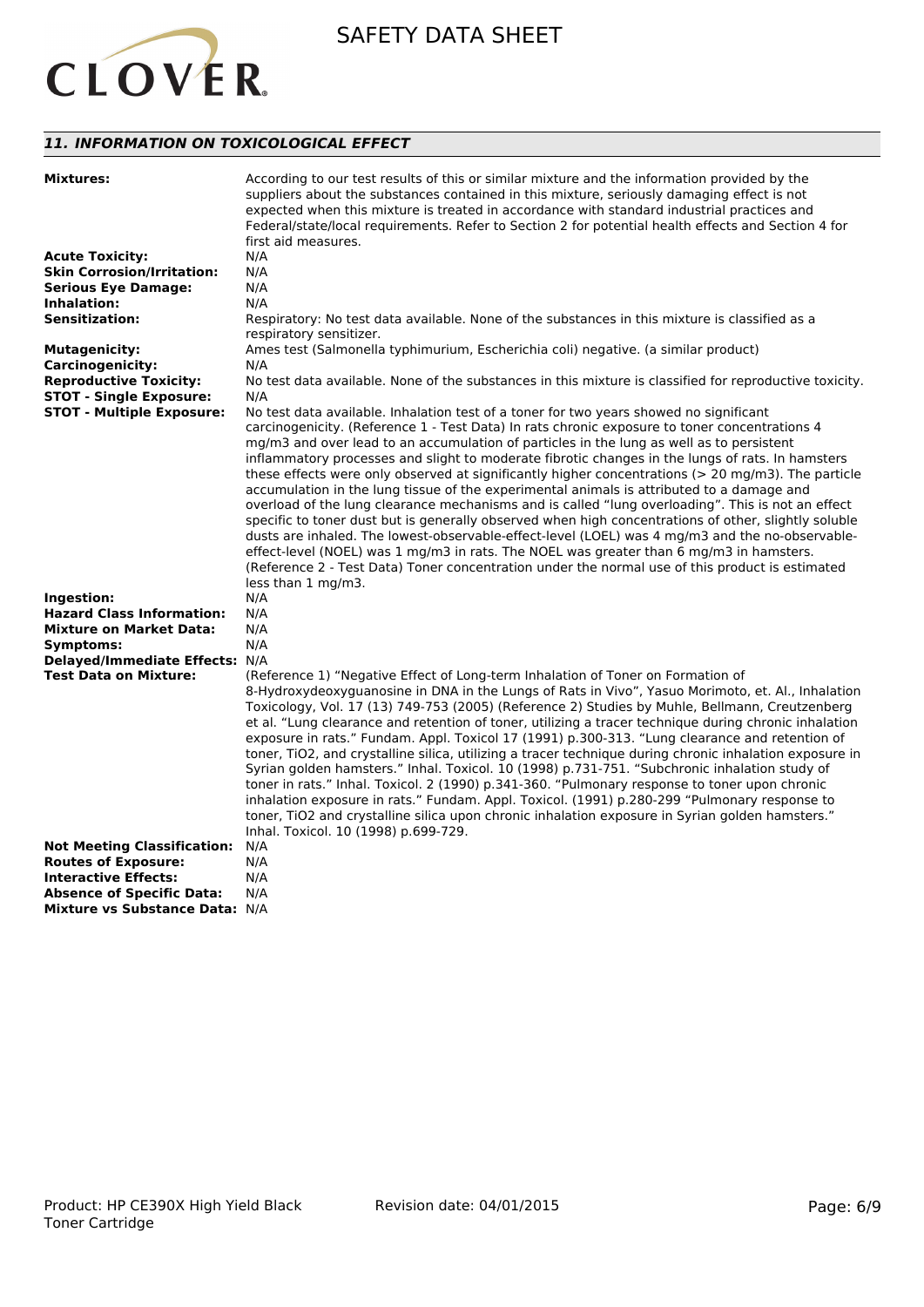

## *12. ECOLOGICAL INFORMATION*

| 12.1 <b>Eco toxicity:</b>           | According to our test results of this or similar mixture and the information provided by the<br>suppliers about the substances contained in this mixture, this mixture is not expected to be<br>harmful to ecology. Acute toxicity to quatic organisms (a similar product) 72-hour IC50 (for<br>algae, Pseudokirchneriella subcapitata, OECD 201) > 1,000mg/L, NOEC 1,000mg/L 48-hour<br>EC50 (for Daphnia magna, OECD 202) > 1,000 mg/L, NOEC 1,000 mg/L 96-hour LC50 (for fish,<br>Rainbow trout, OECD 203) $> 1,000$ mg/L, NOEC 1,000 mg/L |  |
|-------------------------------------|-----------------------------------------------------------------------------------------------------------------------------------------------------------------------------------------------------------------------------------------------------------------------------------------------------------------------------------------------------------------------------------------------------------------------------------------------------------------------------------------------------------------------------------------------|--|
| 12.2 Degradability:                 | N/A                                                                                                                                                                                                                                                                                                                                                                                                                                                                                                                                           |  |
| 12.3 Bioaccumulation Potential: N/A |                                                                                                                                                                                                                                                                                                                                                                                                                                                                                                                                               |  |
| 12.4 Mobility in Soil:              | N/A                                                                                                                                                                                                                                                                                                                                                                                                                                                                                                                                           |  |
| 12.5 PBT & vPvB Assessment:         | N/A                                                                                                                                                                                                                                                                                                                                                                                                                                                                                                                                           |  |
| 12.6 Other Adverse Effects:         | None known.                                                                                                                                                                                                                                                                                                                                                                                                                                                                                                                                   |  |
| <b>13. DISPOSAL CONSIDERATIONS</b>  |                                                                                                                                                                                                                                                                                                                                                                                                                                                                                                                                               |  |

## **Disposal Information:**

 Dispose as a solid waste in accordance with local authority regulations. Empty container retains product residue.

#### **Physical/Chemical Properties that affect Treatment:**

Symbol: This product is not classified as dangerous

Risk Phrases: This product is not classified according to the federal, state and local environmental regulations.

### **Waste Treatment Information:**

Do not shred toner cartridge, unless dust-explosion prevention measures are taken. Finely dispersed particles may form explosive mixtures in air. Dispose of in compliance with federal, state, and local regulations.

#### **Personal Protection Required:**

N/A

| <b>14. TRANSPORT INFORMATION</b> |                                                                                                                                             |  |
|----------------------------------|---------------------------------------------------------------------------------------------------------------------------------------------|--|
| 14.1 <b>ID Number:</b>           | None. Not a regulated material under the United State DOT, IMDG, ADR, RID, or ICAO/IATA.                                                    |  |
| 14.2 Shipping Name:              | None. Not a regulated material under the United State DOT, IMDG, ADR, RID, or ICAO/IATA.                                                    |  |
| 14.3 Hazard Class:               | None. Not a regulated material under the United State DOT, IMDG, ADR, RID, or ICAO/IATA.                                                    |  |
| 14.4 Packing Group:              | N/A                                                                                                                                         |  |
| 14.5 Environmental Hazards:      | Not a marine pollutant according to the IMDG Code. Not environmentally hazardous according<br>to the UN Model Regulations, ADR, RID or ADN. |  |
| 14.6 User Precautions:           | Do not open or break a container during transportation unless absolutely needed.                                                            |  |
| 14.7 Bulk Transport:             | N/A                                                                                                                                         |  |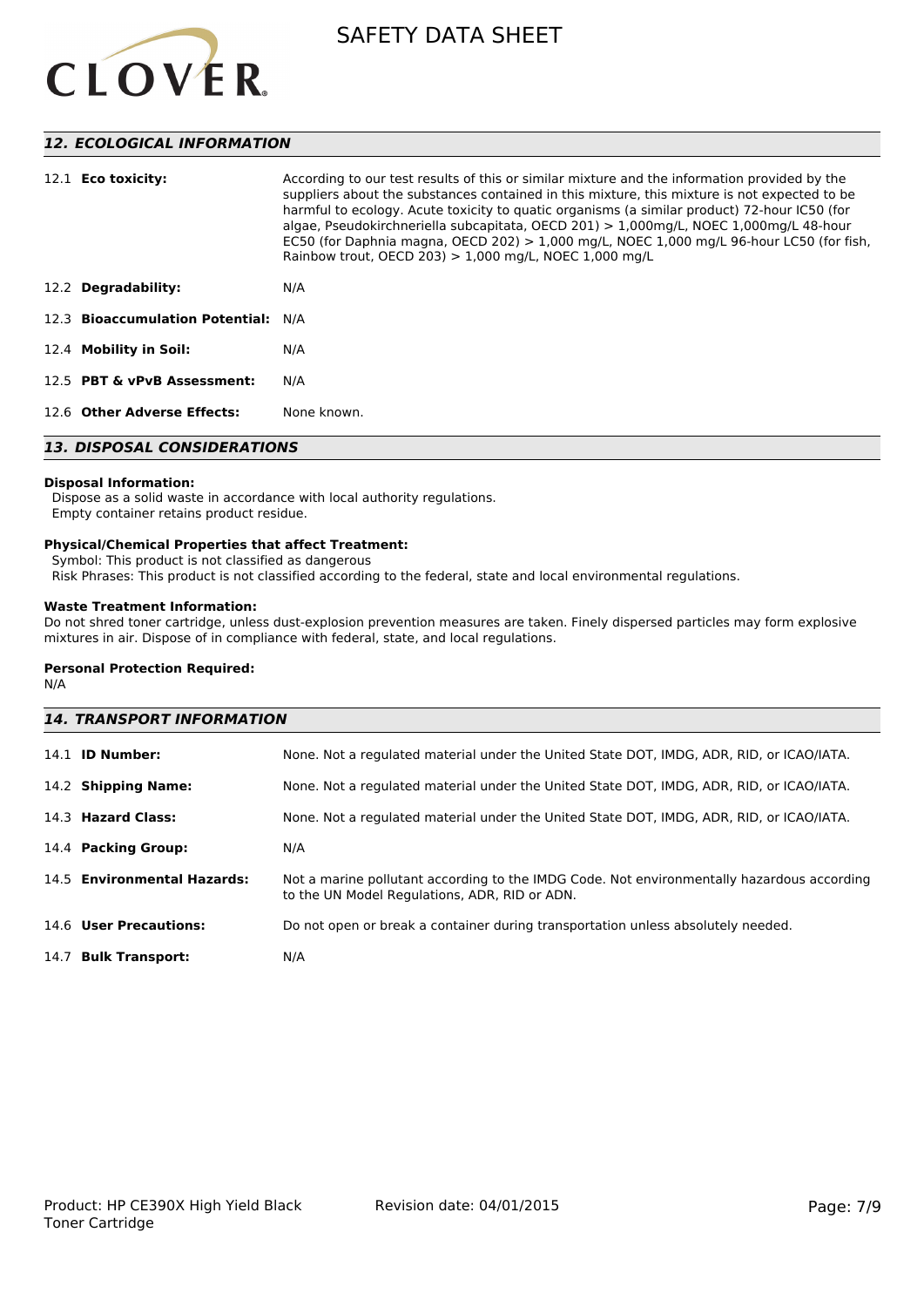

## *15. REGULATORY INFORMATION*

| 15.1 Regulatory Information: | TSCA: All the substances in this mixture are listed or exempted in accordance with TSCA. |
|------------------------------|------------------------------------------------------------------------------------------|
|------------------------------|------------------------------------------------------------------------------------------|

**EPA Regulatory Information:** N/A

**CERCLA Reportable Quantity:** Not applicable to this mixture.

#### 15.2 **Superfund Information:**

**Hazard Categories:**

**Immediate:** N/A

**Delayed:** N/A

**Fire:** N/A

**Pressure:** N/A

**Reactivity:** N/A

**Section 302 - Extremely Hazardous:** Not applicable to this mixture.

**Section 311 - Hazardous:** Immediate health hazard: No (All the ingredients of this product are bound within the mixture.) Chronic health hazard: No (All the ingredients of this product are bound within the mixture.) Sudden release of pressure hazard: No Reactive hazard: No

| 15.3 State Regulations:            | California Proposition 65 (Safe Drinking Water and Toxic Enforcement Act of 1986): This<br>product does not contain any chemicals listed by the State of California.                               |
|------------------------------------|----------------------------------------------------------------------------------------------------------------------------------------------------------------------------------------------------|
| 15.4 Other Regulatory Information: | This mixture complies with the requirements of the RoHS Directive 2011/65/EU and its<br>amendment directives. Please refer to any other Federal/state/local measures that may be<br>relevant.      |
| <b>16. OTHER INFORMATION</b>       |                                                                                                                                                                                                    |
| <b>General Comments:</b>           | This information is based on our current knowledge. It should not therefore be construed as<br>quaranteeing creejfie properties of the products as described or their quitability for a particular |

guaranteeing specific properties of the products as described or their suitability for a particular application

**Creation Date of this SDS:** 05/19/2015